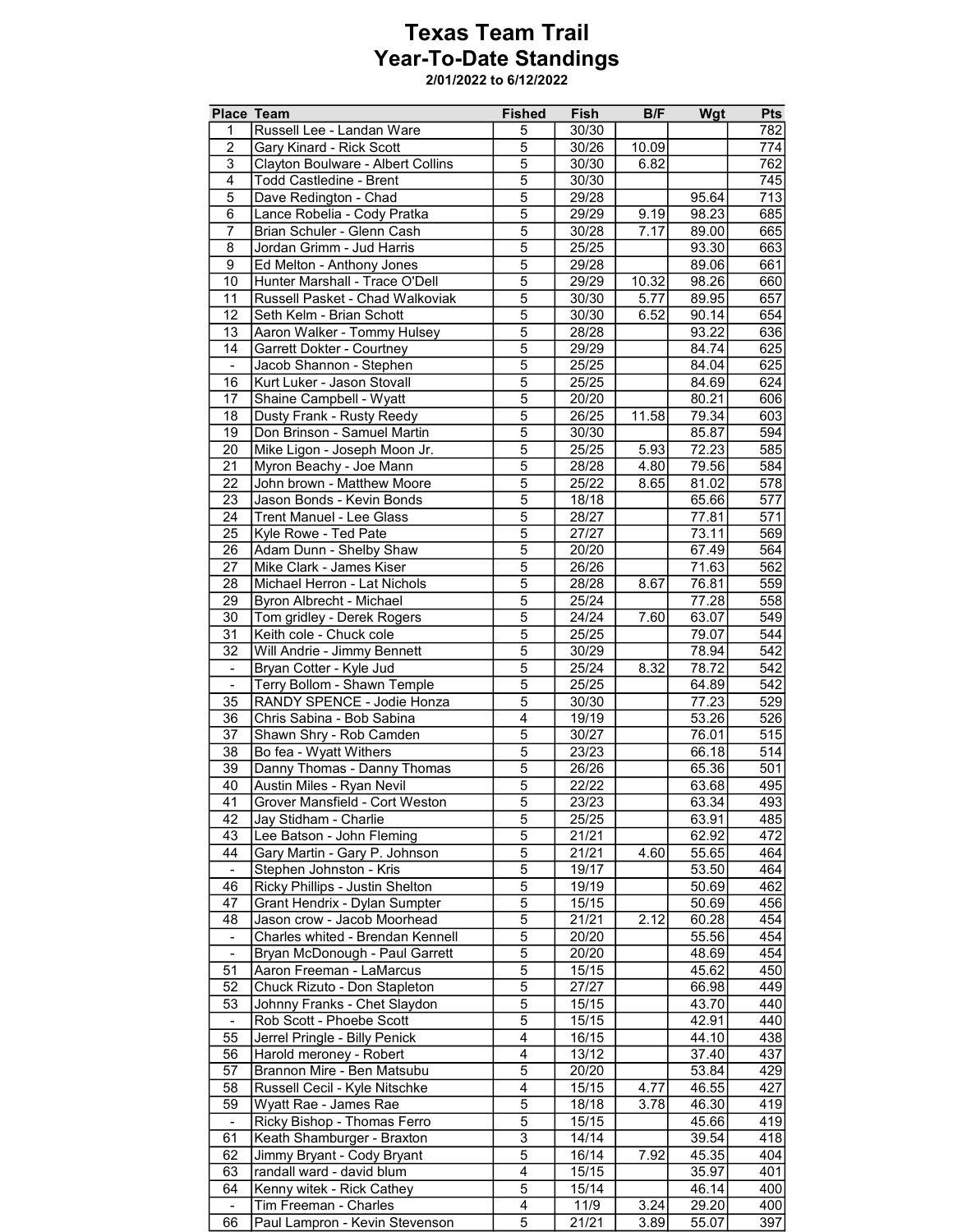| $\overline{\phantom{a}}$ | bryce cain - Landan Armato                                 | 5                                | 22/21            |      | 51.15              | 397                     |
|--------------------------|------------------------------------------------------------|----------------------------------|------------------|------|--------------------|-------------------------|
|                          | jason geesey - george wooden                               | $\overline{5}$                   |                  |      | 47.30              | 392                     |
| 68                       |                                                            |                                  | 23/23            |      |                    |                         |
| 69                       | John Little - Jim Gentry                                   | $\overline{5}$                   | 15/15            |      | 35.61              | 391                     |
| 70                       | Bill Guzman - Tim Stewart                                  | $\overline{5}$                   | 20/20            | 7.06 | 53.03              | 390                     |
| 71                       | David Hester - Jody Rhoden                                 | $\overline{\mathbf{4}}$          | 13/13            |      | 31.58              | 386                     |
|                          | Darrin Longoria - Gerald Bolin                             | $\overline{4}$                   | 10/10            | 8.55 | 27.64              | 386                     |
| $\overline{\phantom{a}}$ |                                                            |                                  |                  |      |                    |                         |
| $\overline{73}$          | Jacob Ormond - Jimmy Ormond                                | $\overline{3}$                   | 13/13            |      | 35.67              | 384                     |
| 74                       | Jason conn - Robert Brock                                  | $\overline{3}$                   | 11/11            | 2.02 | 32.79              | 381                     |
| 75                       | Ed Whaley - Darren Sebek                                   | $\overline{5}$                   | 15/15            |      | 34.11              | 380                     |
| 76                       |                                                            | $\overline{5}$                   |                  |      | 23.60              | 377                     |
|                          | Mike Grossman - Jay Kendrick                               |                                  | 10/10            |      |                    |                         |
| $\blacksquare$           | Brett Cannon - Nick Kefalides                              | $\overline{4}$                   | $\overline{5/5}$ | 7.23 | 20.07              | 377                     |
| 78                       | Bubba Frazier - Tommy Hill                                 | $\overline{2}$                   | 10/10            |      | 42.97              | 374                     |
| 79                       | Tim Rhodes - John Maxfield                                 | $\overline{4}$                   | 13/13            |      | 31.58              | 373                     |
| 80                       | Jerry McKnight - Frank Beriniti                            | 4                                | 16/15            |      | 37.07              | 372                     |
|                          |                                                            |                                  |                  |      |                    |                         |
| 81                       | Colt Farris - Brian Salas                                  | 4                                | 6/6              | 2.07 | 16.80              | 366                     |
| 82                       | Logan Schwartz - Clayton                                   | $\overline{5}$                   | 17/17            |      | 36.77              | 364                     |
| 83                       | Dallas Scott - Dallas Scott Jr                             | 4                                | 10/10            | 6.34 | 23.64              | 360                     |
| 84                       | Skip Floyd - Danny Sanut                                   | $\overline{\mathbf{4}}$          | 11/11            | 1.61 | 25.42              | 354                     |
|                          |                                                            |                                  |                  |      |                    |                         |
| 85                       | Marshall Hughes - Cole Stewart                             | 2                                | 10/10            |      | 37.98              | 345                     |
| 86                       | James Martin Sr - Chris Brasher                            | $\overline{5}$                   | 10/10            |      | 22.76              | 338                     |
| $\overline{87}$          | Jason Truitt - Johnny Ray                                  | $\overline{5}$                   | 10/9             |      | 28.63              | 337                     |
| 88                       | Bret Stafford - Shane Moore                                | $\overline{3}$                   | 9/9              |      | 25.25              | 334                     |
|                          |                                                            |                                  |                  |      |                    |                         |
| 89                       | Kris Wilson - Bryan Lohr                                   | $\overline{2}$                   | 10/10            |      | 32.50              | 326                     |
| 90                       | KIRK ROBINSON - Douglas                                    | 5                                | 12/12            |      | 26.87              | 325                     |
| 91                       | Brandon Brossett - Justin                                  | $\overline{5}$                   | 15/15            | 9.57 | 46.20              | 320                     |
| $\overline{\phantom{a}}$ | Ryan Lazor - Scott Buterbaugh                              | $\overline{\overline{3}}$        | $\overline{9/9}$ |      | 21.71              | 320                     |
|                          |                                                            |                                  |                  |      |                    |                         |
| 93                       | Richard Bacon - Rodney Owens                               | $\overline{5}$                   | 10/10            |      | 29.42              | 316                     |
| 94                       | Bob Vote - Andy Vote                                       | $\overline{2}$                   | 10/10            |      | 31.20              | 310                     |
| 95                       | Mike Vasquez 1 - Larry Diaz                                | 4                                | 11/11            |      | 22.02              | 309                     |
| 96                       |                                                            | $\overline{c}$                   |                  |      |                    |                         |
|                          | Jason Moore - Matt Jordan                                  |                                  | 10/10            |      | 29.57              | 306                     |
| $\blacksquare$           | Clifford McCarty - Ricky Guy                               | $\overline{2}$                   | 10/10            |      | 28.36              | 306                     |
| 98                       | Anthony Skouby - Jason                                     | $\overline{5}$                   | 15/15            |      | 46.08              | 301                     |
| 99                       | William Spiller - Taylor Spiller                           | $\overline{5}$                   | 13/13            |      | 24.74              | 300                     |
| 100                      | Philip Crelia - Tj Goodwyn                                 | $\overline{2}$                   | 10/10            |      | 29.00              | 298                     |
|                          |                                                            |                                  |                  |      |                    |                         |
| 101                      | Jace heaslet - Dustin berry                                | $\overline{3}$                   | 13/13            |      | 30.61              | 294                     |
| 102                      | Brad Barron - Nathan Priess                                | $\overline{5}$                   | 9/9              |      | 22.96              | 292                     |
| 103                      | Scott Burns - Holly Burns                                  | $\overline{\mathbf{4}}$          | 11/11            | 2.92 | 21.21              | 289                     |
| 104                      | Teddy Cloide - Wesley Dawson                               | $\overline{2}$                   | 10/10            |      | 28.22              | 287                     |
|                          |                                                            |                                  |                  |      |                    |                         |
| 105                      | Blake Tesch - preston amend                                | 4                                | 3/3              |      | 10.25              | 281                     |
| 106                      | Logan Landry - Justin Leslie                               | $\overline{4}$                   | 9/9              | 2.95 | 18.62              | 280                     |
| 107                      | Russ Chavers - Jeffrey                                     | $\overline{2}$                   | 10/10            |      | 31.39              | 276                     |
|                          | Mark McWhirter - Zebidah                                   | $\overline{5}$                   | 5/5              |      | 15.81              | 276                     |
|                          |                                                            |                                  |                  |      |                    |                         |
| 109                      | Gary Paris - John Sanko                                    | $\overline{2}$                   | 5/5              | 6.83 | $\overline{20.56}$ | 275                     |
| 110                      | Canada Connor - joseph canada                              | 2                                | 5/5              | 5.99 | 20.09              | 273                     |
| 111                      | Casey Burleigh - Joshua                                    | $\overline{c}$                   | 5/5              |      | 24.25              | 271                     |
| 112                      | Robert Anderson - Ricky Morris                             | $\overline{2}$                   |                  |      |                    |                         |
|                          |                                                            |                                  |                  |      |                    |                         |
|                          |                                                            |                                  | 10/10            | 4.75 | 30.63              | 270                     |
|                          | Tim Reneau - Ken Parker                                    | $\overline{5}$                   | $\overline{5/5}$ |      | 14.42              | 270                     |
| 114                      | Dean Gilbert Jr - Grant Gilbert                            | $\overline{3}$                   | 13/13            |      | 29.16              | 269                     |
|                          |                                                            |                                  |                  |      |                    |                         |
| 115                      | Mark Martin - James Laramore                               | $\overline{2}$                   | 5/5              |      | 18.05              | 261                     |
| 116                      | Stan Gerzsenyi - Gonzalo Nandin                            | 5                                | 5/5              |      | 12.39              | 260                     |
| 117                      | Bryan Carethers - Nathan Prine                             | $\overline{3}$                   | $\overline{5/5}$ |      | 14.17              | 256                     |
| 118                      | Sam Kendall - Garrett Woods                                | 4                                | 2/2              |      | 7.24               | 253                     |
|                          |                                                            |                                  |                  |      |                    |                         |
| 119                      | Matt Cannon - Jared Siegeler                               | $\overline{2}$                   | 10/10            |      | 28.13              | 252                     |
| 120                      | Cameron Mallett - Matthew                                  | 2                                | 10/10            |      | 24.19              | 251                     |
| 121                      | Will Imhoff - Shane London                                 | $\sqrt{5}$                       | 5/4              |      | 10.79              | 248                     |
| 122                      | Michael Roger - Josh williams                              | $\overline{2}$                   | 10/10            |      | 24.43              | 247                     |
|                          |                                                            |                                  |                  |      |                    |                         |
|                          | Haldon Burgener - Ken Kime                                 | $\overline{2}$                   | 10/10            |      | $\overline{2}4.08$ | 247                     |
| 124                      | Jose Flores - Joseph D. Brown                              | $\overline{5}$                   | 5/5              | 1.51 | 8.69               | 245                     |
| 125                      | Jacoby Adkins - Blake Williams                             | 2                                | 10/10            |      | 26.64              | 244                     |
| $\blacksquare$           | Aaron Cothren - Allie Cothren                              | 3                                | 7/7              |      | 14.12              | 244                     |
| 127                      |                                                            | $\overline{2}$                   |                  |      |                    | 240                     |
|                          | Jed Holt - Cody Miller                                     |                                  | $\overline{5/5}$ |      | 14.61              |                         |
| 128                      | Jason Brunett - Steve Daniels                              | $\overline{3}$                   | 6/6              |      | 14.11              | 239                     |
| $\blacksquare$           | Warren Kepke - Tommy Randle                                | $\overline{4}$                   | 5/5              |      | $\overline{10.58}$ | 239                     |
| 130                      | Mike Stegall - Michael Lafleur                             | 2                                | 5/5              |      | 13.87              |                         |
|                          |                                                            |                                  |                  |      |                    |                         |
| 131                      | Bo Keith - Ronnie Green                                    | $\overline{c}$                   | 5/5              |      | 12.93              |                         |
| 132                      | Randy Cassell - James Lowe                                 | $\overline{2}$                   | 10/10            |      | 22.64              | 227                     |
| 133                      | James Neff - Tom Beckwith                                  | $\overline{4}$                   |                  |      | 0.00               | 226                     |
| 134                      | Scott Meads - Charles Guthrie                              | $\overline{5}$                   | 10/7             |      | 23.96              | 222                     |
|                          |                                                            | $\mathbf{1}$                     |                  |      |                    |                         |
| 135                      | Randy Turner - James Jared                                 |                                  | 5/5              |      | 23.08              | 220                     |
| 136                      | Oscar Langele - James Campise                              | 1                                | 5/5              |      | 20.18              | 218                     |
| 137                      | Dewey Stovall - chad trahan                                | $\overline{\overline{3}}$        | 8/8              |      | 16.80              | 232<br>230<br>214       |
| 138                      | Cody Jordan - Cody Clark<br>Cody Morrison - Buster Johnson | $\overline{2}$<br>$\overline{2}$ | 7/7<br>5/5       |      | 17.22<br>16.53     | $\overline{212}$<br>212 |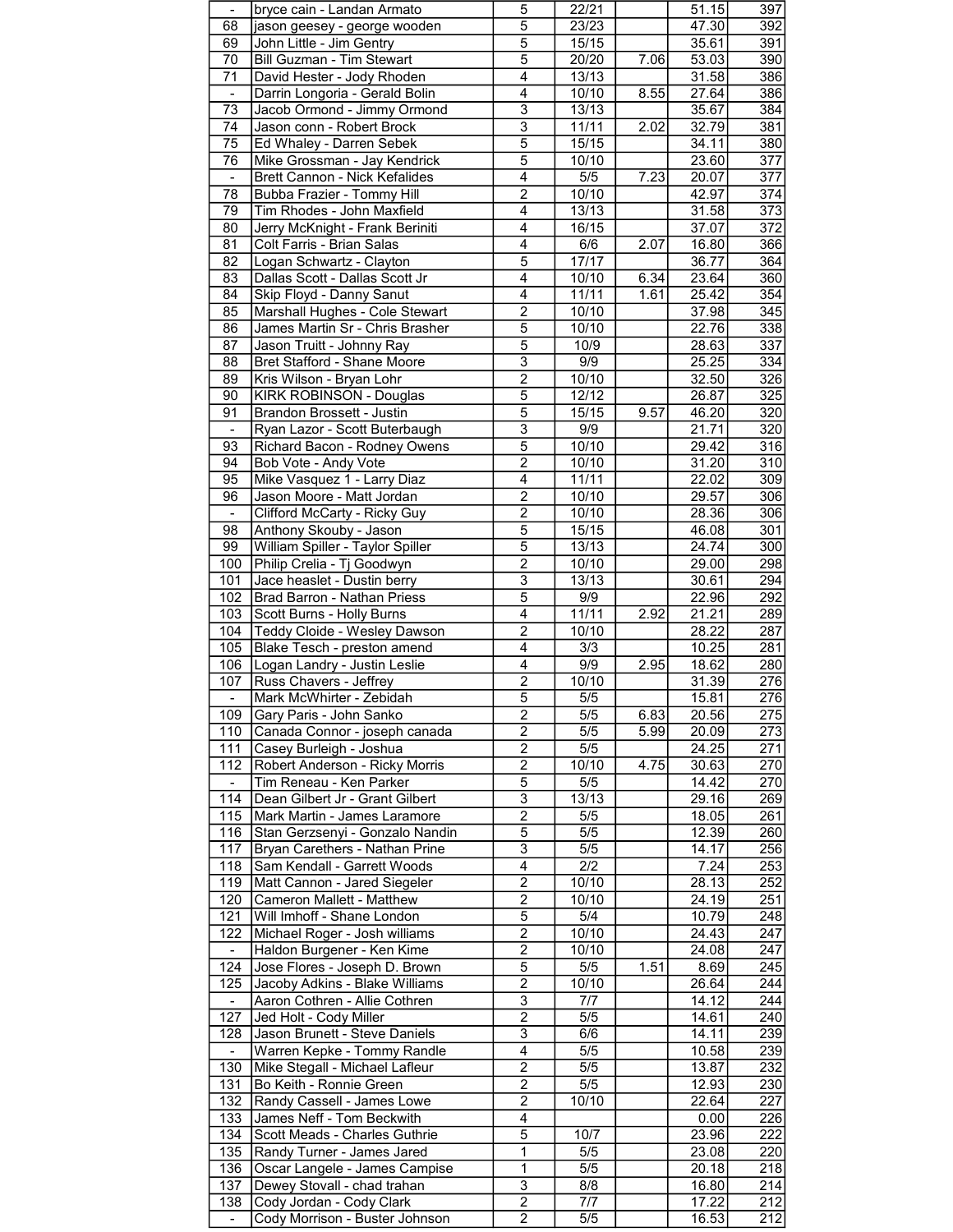| 140                          | Glen Webb - Rodney Bray                                        | 1                                | 5/5              |      | 17.16        | 206               |
|------------------------------|----------------------------------------------------------------|----------------------------------|------------------|------|--------------|-------------------|
| 141                          | Derek Mundy - Clay Phillips                                    | 1                                | $\overline{5/5}$ |      | 17.06        | 205               |
|                              |                                                                |                                  |                  |      |              |                   |
| 142                          | Curtis Daniels - Tyler Gottula                                 | $\overline{2}$                   | 5/5              |      | 19.08        | 204               |
| 143                          | Edward Norris - Steven Foster                                  | $\overline{3}$                   | 7/7              | 3.86 | 16.18        | 202               |
| $\blacksquare$               | <b>Blake Schroeder - Easton</b>                                | $\overline{\mathbf{c}}$          | 5/5              |      | 13.95        | 202               |
| 145                          | Adrian Barnes - Daniel Barners                                 | $\overline{1}$                   | $\overline{5/5}$ |      | 16.63        | 201               |
|                              |                                                                |                                  |                  |      |              |                   |
| 146                          | Rick Buchner - Judith Buchner                                  | $\overline{\overline{3}}$        | 4/4              | 1.76 | 6.85         | 197               |
| 147                          | Jeff Welch - John Braig                                        | $\mathbf{1}$                     | $\overline{5/5}$ |      | 15.60        | 196               |
| $\blacksquare$               | Daniel Howard - Robert Howard                                  | $\overline{3}$                   | 8/8              |      | 15.37        | 196               |
| $\qquad \qquad \blacksquare$ | Troy Buck - Lance Matheson                                     | 5                                | 5/5              |      | 9.53         | 196               |
|                              |                                                                |                                  |                  |      |              |                   |
| 150                          | Stephen Thomas - Ryan Oneal                                    | 1                                | $\overline{5/5}$ |      | 14.94        | 194               |
| 151                          | Chuck Naomi - Bert Thompson                                    | $\overline{1}$                   | $\overline{5/5}$ |      | 14.42        | 188               |
| $\blacksquare$               | Scot Reaves - Himey Mataska                                    | $\overline{2}$                   | $\overline{5/5}$ |      | 11.01        | 188               |
| 153                          | Chris Comalander - Lee Smids                                   | $\overline{3}$                   | 5/3              |      | 10.08        | 187               |
|                              |                                                                |                                  |                  |      |              |                   |
| 154                          | Greg Ostertag - Brent Edwards                                  | $\overline{\mathbf{c}}$          | 5/5              |      | 10.55        | 183               |
| 155                          | Neal Childers - Austin Wooddell                                | $\overline{1}$                   | 4/4              |      | 13.03        | 176               |
| 156                          | Brandon Renfro - Darren Taylor                                 | 1                                | $\overline{5/5}$ |      | 12.96        | 175               |
| 157                          | Drew Sloan - Nolan Jackson                                     | $\overline{1}$                   | 5/5              | 7.02 | 26.57        | 172               |
|                              |                                                                |                                  |                  |      |              |                   |
| $\blacksquare$               | Kurt Schroeder - David                                         | $\overline{2}$                   | 5/5              |      | 14.07        | 172               |
| 159                          | Steve White - Ray Page Jr                                      | 1                                | 5/5              | 6.26 | 23.63        | 171               |
| 160                          | Terry Peacock - Scott Dean                                     | $\overline{1}$                   | $\overline{5/4}$ |      | 19.72        | 167               |
| 161                          | Larry Dean - Terry Morgan                                      | $\overline{2}$                   | $\overline{5/5}$ |      | 13.35        | 165               |
|                              |                                                                |                                  |                  |      |              |                   |
| 162                          | Keith Trimble - Tom Kressley                                   | $\overline{1}$                   | $\overline{5/5}$ |      | 18.58        | 164               |
| 163                          | Hayden Heck - Michael Contardi                                 | 1                                | 5/3              |      | 26.62        | 161               |
| $\overline{\phantom{a}}$     | Jesse Floyd - Kurtice Floyd                                    | 1                                | 5/5              |      | 12.34        | 161               |
| 165                          | Larry Cotten - Chris Diberardino                               | $\overline{1}$                   | $\overline{5/5}$ |      | 23.50        | 158               |
|                              |                                                                |                                  |                  |      |              |                   |
|                              | Daniel Ramsey - Garrett Whitley                                | 1                                | $\overline{5/5}$ |      | 16.65        | 158               |
| $\qquad \qquad \blacksquare$ | Randy Quinn - Kary Essl                                        | $\mathbf{1}$                     | $\overline{5/5}$ |      | 12.26        | 158               |
| $\blacksquare$               | Bret Westbrook - Bart Westbrook                                | $\overline{2}$                   | 5/5              |      | 9.08         | 158               |
| 169                          | Michael Taylor - Mike Holland                                  | 1                                | 5/5              |      | 11.96        | 153               |
|                              |                                                                | $\overline{2}$                   |                  |      |              |                   |
| $\blacksquare$               | Grant Adams - Jimmy Fouse                                      |                                  | $\overline{3/3}$ |      | 8.34         | 153               |
| 171                          | Micheal Sharp - Johnny                                         | 1                                | $\overline{5/5}$ | 6.53 | 19.68        | 150               |
| 172                          | Clyde Glenn - Garrett Thomas                                   | 1                                | $\overline{5/5}$ | 8.46 | 19.77        | 149               |
| $\blacksquare$               | Jeremy Whitson - Graylen                                       | 1                                | 5/5              |      | 19.27        | 149               |
|                              |                                                                |                                  |                  |      |              |                   |
| 174                          | David Morton - Steve Morton                                    | 1                                | 5/5              |      | 19.20        | 148               |
| 175                          | James Fennell - Don McFarlin                                   | $\overline{1}$                   | $\overline{5/5}$ |      | 18.82        | 147               |
|                              | Matthew Scogin - Lucas Scogin                                  | $\overline{2}$                   | 4/4              |      | 6.98         | $\overline{147}$  |
| $\blacksquare$               | Kameron Dilks - Kevin Dilks                                    | $\overline{2}$                   | $\overline{3/3}$ | 2.47 | 6.65         | 147               |
|                              |                                                                |                                  |                  |      |              |                   |
| 178                          | Chad DeJohn - Bryce DeJohn                                     | 1                                | 5/5              |      | 11.48        | 146               |
|                              | Dean Gilbert - Clay Gilbert                                    | $\overline{c}$                   | 4/4              |      | 7.84         | $\overline{146}$  |
| 180                          | Scott Burkett - Hayden Burkett                                 | $\overline{1}$                   | 5/5              |      | 18.45        | $\overline{145}$  |
|                              | Ryan D. Autery - Thomas Ross                                   | $\overline{1}$                   | $\overline{5/5}$ |      | 14.92        | $\overline{145}$  |
|                              |                                                                | $\overline{2}$                   | 4/4              |      | 7.48         | 145               |
| $\overline{\phantom{a}}$     | Chase Womack - Lane Womack                                     |                                  |                  |      |              |                   |
| 183                          | Randy Millender - Rickey Cannon                                | 1                                | 5/5              |      | 14.83        | 143               |
| 184                          | Richard Rutherford - Joe                                       | 1                                | 5/5              | 6.89 | 18.04        | $\overline{1}$ 42 |
| 185                          | Scott Micheletti - Jonathan                                    | $\overline{2}$                   | $\overline{3/3}$ |      | 5.73         | 141               |
|                              |                                                                |                                  | $\overline{5/5}$ |      |              | 138               |
| 186                          | Wes Davis - Chris Robinson                                     | 1                                |                  |      | 17.37        |                   |
| 187                          | James States - Kelly Mason                                     | $\mathbf{1}$                     | 5/5              |      | 17.01        | 136               |
| 188                          | Billy Cline - Kelley Mauldin                                   | 1                                | 5/4              | 4.53 | 16.97        | 135               |
|                              | Jay Childs - Elton Brock                                       | 2                                | 3/3              |      | 4.90         | 135               |
| 190                          | Marco Vaca - Doyle Idleman                                     | 1                                | $\overline{5/5}$ | 4.07 | 16.87        | 134               |
|                              |                                                                |                                  |                  |      |              |                   |
|                              | <b>Todd Driscoll - Shawn Malone</b>                            | $\mathbf{1}$                     | 5/5              |      | 16.44        | 134               |
| $\blacksquare$               | Dylan Friloux - Blakely Young                                  | 1                                | 5/5              |      | 11.09        | 134               |
| 193                          | Clay Phillips - David Shaw                                     | 1                                | 5/5              |      | 16.39        | 133               |
|                              | Brett Taylor - Bruce Taylor                                    | 1                                | 5/5              |      | 15.96        | 133               |
|                              |                                                                |                                  |                  |      |              |                   |
| 195                          | Terry Alsup - Spencer McAlester                                | 1                                | $\overline{5/5}$ |      | 15.55        | 131               |
|                              | Robert Richey - Samuel Richey                                  | $\overline{1}$                   | 3/3              | 5.84 | 13.16        | 131               |
| $\blacksquare$               | Ryan Dardano - Donny Steckline                                 | $\overline{2}$                   | 1/1              | 4.14 | 2.14         | 131               |
| 198                          | Robert Megallon - Hannah                                       | 1                                | 5/5              |      | 12.76        | 129               |
|                              |                                                                |                                  |                  |      |              |                   |
| 199                          | Ryan Hightower - Hunter                                        | 1                                | 5/5              |      | 15.91        | 128               |
| $\blacksquare$               | John Carter - Corey Maples                                     | 1                                | 4/4              |      | 12.47        | 128               |
| 201                          | Deshon Orr - Chris Dale                                        | 1                                | $\overline{5/5}$ |      | 15.31        | 127               |
| 202                          | James Lee - Roger Johnson                                      | 1                                | 5/5              |      | 15.81        | 126               |
|                              | Greg Beck - Justin Beck                                        | 1                                | 5/5              |      | 15.21        | $\overline{125}$  |
| 203                          |                                                                |                                  |                  |      |              |                   |
| $\overline{\phantom{a}}$     | <b>BJ Lawson - Kris Chitty</b>                                 | 1                                | 4/4              |      | 11.89        | 125               |
| $\blacksquare$               |                                                                | $\overline{2}$                   | $\overline{2/2}$ |      | 3.42         | $\overline{125}$  |
|                              | James Wyatt Wimberley - Tim                                    |                                  |                  |      |              |                   |
|                              |                                                                |                                  |                  |      |              |                   |
| 206                          | Joe Smith - Trevor Sandoval                                    | $\overline{1}$                   | 5/5              |      | 11.71        |                   |
| 207                          | Robert Barker - Milton Adams                                   | $\mathbf{1}$                     | 5/5              |      | 10.29        |                   |
| $\blacksquare$               | John Jenson - Luke Renfro                                      | 2                                |                  |      | 0.00         | 123<br>121<br>121 |
|                              | Brad Mitchell - Cole Mitchell                                  | $\overline{\mathbf{c}}$          |                  |      | 0.00         | 121               |
|                              |                                                                |                                  |                  |      |              |                   |
|                              | Ricky Fain - Ronald Fontenot                                   | $\overline{2}$                   |                  |      | 0.00         | 121               |
| $\frac{1}{2}$                | Kay Lowe - Triston Richardson<br>Troy Turner - Roberto Ramirez | $\overline{c}$<br>$\overline{2}$ |                  |      | 0.00<br>0.00 | 121<br>121        |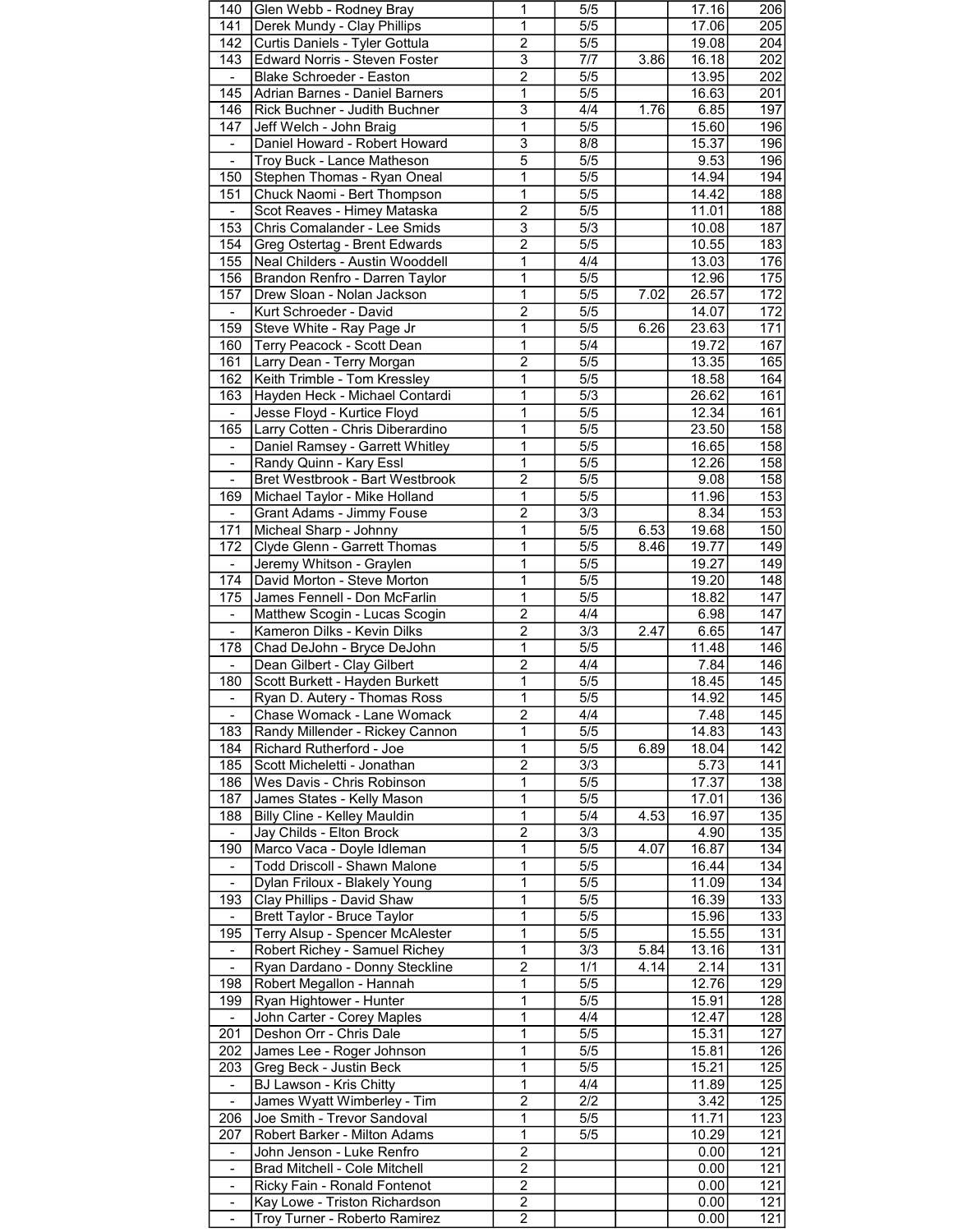| $\overline{\phantom{0}}$     | Odis Brice - Dalton Robbins      | $\overline{c}$ |                  | 0.00  | 121              |
|------------------------------|----------------------------------|----------------|------------------|-------|------------------|
|                              | Melvin Dunn - Miko Dunn          | $\overline{2}$ |                  | 0.00  | 121              |
| 215                          | Bobby Lynn - Chris Lewis         | $\overline{2}$ |                  | 0.00  | 120              |
| 216                          | Kenneth Moore - Mark Crow        | 1              | 5/5              | 10.85 | 118              |
|                              | Allen Shelton - Strider Browning | 1              | 5/5              | 10.17 | 118              |
| 218                          | Curtis Daniels - Chuck           | 1              | $\overline{5/5}$ | 10.08 | 116              |
| 219                          | Tommy Shelton - Alex Young       | $\overline{2}$ |                  | 0.00  | 115              |
| $\sim$                       | Ronnie Netto - Allen Luttrell    | $\overline{2}$ |                  | 0.00  | 115              |
| 221                          | Christopher Bush - Curtis Jordan | 1              | 5/5              | 14.77 | 114              |
| 222                          | austin King - Melvin King        | 1              | 5/5              | 9.99  | 113              |
| 223                          | Brian Denny - Caden Denny        | 1              | $\overline{5/5}$ | 13.48 | 112              |
|                              | Jim Crawford - Tom Ward          | 1              | 4/4              | 10.07 | $\overline{112}$ |
| 225                          | Bradley Kirkes - Jeffery Kirkes  | 1              | 5/5              | 13.47 | 111              |
| 226                          | Charlie Brown III - Michael Moss | 1              | 5/4              | 14.42 | 110              |
| 227                          | Jaden Parrish - Zeak Dryden      | 1              | 5/5              | 14.19 | 108              |
| $\blacksquare$               | Mike Brushpile Richardson -      | 1              | $\overline{5/5}$ | 9.69  | 108              |
| 229                          | Andy Fearrand - Gerald Guin      | 1              | $\overline{5/5}$ | 9.58  | $\overline{106}$ |
| $\blacksquare$               | Strider Browing - Allen Shelton  | $\overline{2}$ |                  | 0.00  | 106              |
| $\blacksquare$               | Craig Dowis - Matt Vasquez       | 2              |                  | 0.00  | 106              |
| 232                          | Skye Ball - Jason Ball           | $\overline{c}$ |                  | 0.00  | 105              |
| 233                          | Chris McCall - Michael Scalise   | 1              | 5/5              | 13.88 | 104              |
|                              | Scott DeGrant - Shane Cotter     | 1              | $\overline{5/5}$ | 9.30  | 104              |
| 235                          | Ty Moorhead - Steve Moorhead     | 1              | 5/5              | 13.52 | 102              |
| 236                          | Stephen Francis - Joe Cloud      | 1              | 5/5              | 9.06  | 101              |
| 237                          | Nick Brown - Chris Eaves         | 1              | 5/5              | 12.81 | 96               |
| 238                          | Yarri Schreibvogel - Macie       | 1              | $\overline{3/3}$ | 7.45  | $\overline{94}$  |
| 239                          | Jerry Cobb - Josh Cobb           | 1              | $\overline{3/3}$ | 6.12  | $\overline{88}$  |
| 240                          | Chris Romano - Robert Glende     | 1              | $\overline{5/5}$ | 12.10 | 86               |
| $\sim$                       | Shawn Garrison - Doug Schaekel   | 1              | 4/4              | 10.57 | 86               |
| 242                          | Virgil Kuykendall - Don          | 1              | 2/2              | 4.47  | 82               |
| 243                          | Clifton Ray - Michael Ford       | 1              | $\overline{5/5}$ | 11.82 | 79               |
| 244                          | Jason Griffin - Jarrod Creel     | 1              | $\overline{5/4}$ | 11.75 | 78               |
| 245                          | Shane Hartt - Drake Hartt        | 1              | 5/5              | 10.58 | $\overline{71}$  |
| 246                          | Chris Huebel - Todd Wright       | 1              |                  | 0.00  | 65               |
| $\qquad \qquad \blacksquare$ | Danny Bennett - Brian Roman      | 1              |                  | 0.00  | 65               |
|                              | Randy J Williams - Randy C       | 1              |                  | 0.00  | 65               |
|                              | Ralph dupuy - Bryant Rodrigues   | 1              |                  | 0.00  | 65               |
| $\qquad \qquad \blacksquare$ | Robert Derr - Trevor Thompson    | 1              |                  | 0.00  | 65               |
| ۰.                           | Dennis Narcisse - Patrick Martin | 1              |                  | 0.00  | 65               |
|                              | Raymond Camus - Wesley           | 1              |                  | 0.00  | 65               |
| $\overline{\phantom{0}}$     | Raymond Ford - Deon Ford         | $\overline{1}$ |                  | 0.00  | 65               |
|                              | Halleck Wilkerson - Keith Hill   | $\overline{1}$ |                  | 0.00  | $\overline{65}$  |
|                              | Mason Guin - Trey Guin           | 1              |                  | 0.00  | 65               |
| $\blacksquare$               | Paul Clark - Brett Preuett       | 1              | 5/5              | 0.00  | 65               |
|                              | Kevin Duncan - Bill Tipton       | 1              |                  | 0.00  | 65               |
|                              | Daniel Metreyeon - Randy Foy     | 1              |                  | 0.00  | 65               |
|                              | Chris Lewis - Nolan Lewis        | 1              |                  | 0.00  | 65               |
| $\qquad \qquad \blacksquare$ | Brian Shook - John Iles          | 1              |                  | 0.00  | 65               |
| $\blacksquare$               | Steve Phillips Jr - Chance       | 1              |                  | 0.00  | 65               |
|                              | Randy Adkins - John Martin       | 1              |                  | 0.00  | 65               |
|                              | Sammy christian - Bradley kirkes | 1              |                  | 0.00  | 65               |
|                              | Steve evans - William easley     | 1              |                  | 0.00  | 65               |
| $\blacksquare$               | Rickey Elliott - Stephen Burgay  | 1              |                  | 0.00  | 65               |
| $\blacksquare$               | Samuel Canoe - Kevin Lasyone     | 1              |                  | 0.00  | 65               |
|                              | Mark Perkins - Windell Archie    | 1              |                  | 0.00  | 65               |
|                              | Stuart Villien - Richard Russell | 1              |                  | 0.00  | 65               |
|                              | Matthew Swartz - Jonathan        | 1              |                  | 0.00  | 65               |
| $\qquad \qquad \blacksquare$ | Thomas martens - Dean            | 1              |                  | 0.00  | 65               |
| $\blacksquare$               | Donald Deems - Bill Backman      | 1              |                  | 0.00  | 65               |
|                              | Charlie Brown III - Barret       | 1              |                  | 0.00  | 65               |
|                              | Robert Terkla - Chance Woodard   | 1              |                  | 0.00  | 65               |
|                              | Mike Webb II - Earnest Micheal   | 1              |                  | 0.00  | 65               |
| $\qquad \qquad \blacksquare$ | Brad Hillebrandt - Jordan Breaux | 1              |                  | 0.00  | 65               |
| $\blacksquare$               | Ryan Hernandez - Travis          | 1              |                  | 0.00  | 65               |
|                              | Tyler Ousley - Billy Nichols     | 1              |                  | 0.00  | 65               |
|                              | Jared Dean - Ben Vaughan         | 1              |                  | 0.00  | 65               |
|                              | John McDiffitt - Stephen Wells   | 1              |                  | 0.00  | 65               |
| $\blacksquare$               | Tony Borel - Dubose Kaiden       | 1              |                  | 0.00  | 65               |
| ۰.                           | Peter Pate - Robert Skinner      | 1              |                  | 0.00  | 65               |
| $\qquad \qquad \blacksquare$ | Domonick Poullard - James        | 1              |                  | 0.00  | 65               |
| 283                          | Tom Mocny - Kurt Klosowski       | 1              |                  | 0.00  | 56               |
|                              | Brandon Mobley - Adam Schronk    | 1              |                  | 0.00  | 56               |
| $\blacksquare$               | Aaron Davis - Kim Dykes          | 1              |                  | 0.00  | 56               |